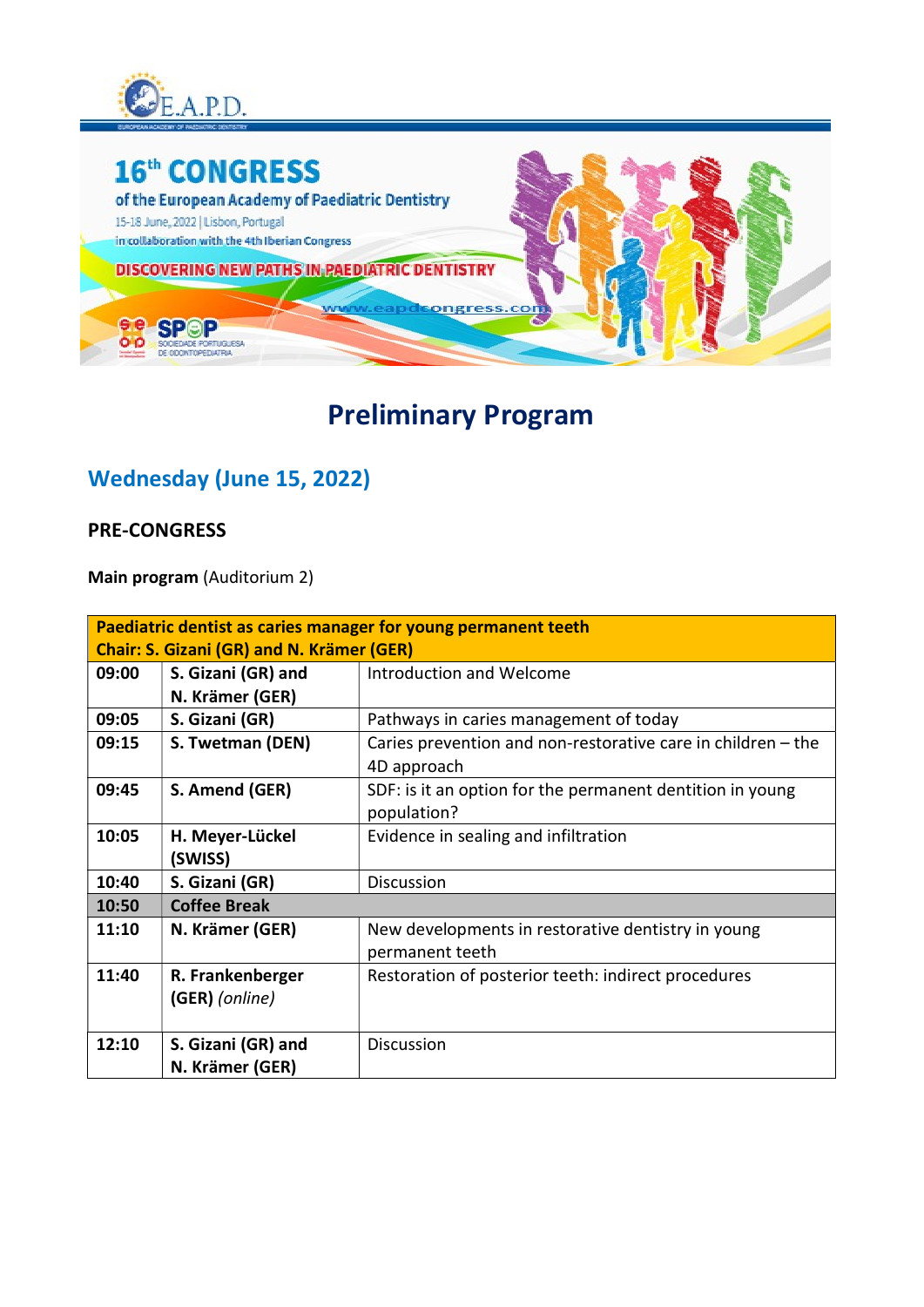| 12:30 | <b>Lunch &amp; Learn</b> | Ask the expert $-$ case reports in small groups                |
|-------|--------------------------|----------------------------------------------------------------|
|       | organised by S. Gizani   | Topics: pulp treatment (RC), restoration (NK), caries/SDF      |
|       | (GR) & K. Seremidi       | (ST), infiltration (HML), aesthetics anterior (ML),            |
|       | (GR)                     | ortho/extraction (PA), endodontics (MD, AK)                    |
|       |                          | 6-8 attendees per expert; 1 case per person                    |
|       |                          | Eating together (food in a package)                            |
| 13:45 | M. Duggal (UK/Quatar)    | Diagnosis of pulp status                                       |
|       | and A. Kishen (CAN)      | Reversible/irreversible pulp inflammation                      |
| 14:30 | R. Cauwels (BEL) and J.  | Update in Biomaterials for Direct Pulp Capping and             |
|       | van Acker (BEL)          | Pulpotomy                                                      |
| 15.00 | S. Gizani (GR) and A.    | Pulpotomy with new MTA-formulations - Evidence for             |
|       | <b>Agouropoulos (GR)</b> | methods and biomaterials used                                  |
| 15:30 | <b>Coffee Break</b>      |                                                                |
| 15:45 | P. Ashley (UK) and G.    | Early loss of the first permanent molar – What and when to     |
|       | Taylor (UK)              | do?                                                            |
| 16:15 | M. Lenhard (SWISS)       | Anterior teeth: direct vs. indirect restoration with composite |
|       | sponsored by Vivadent    |                                                                |
| 17:00 | N. Krämer (GER)          | Summary: take home messages                                    |
| 17:15 | <b>End</b>               |                                                                |

| $18:00 - 19:00$ | Opening ceremony         | <b>Main Hall</b>                 |
|-----------------|--------------------------|----------------------------------|
| $19:00 - 20:00$ | <b>Welcome reception</b> | <b>Exhibition area and Foyer</b> |

### Parallel program

| <b>Nusmile-Symposium and Hands-on</b>                                         |  |  |
|-------------------------------------------------------------------------------|--|--|
| <b>Primary anterior teeth with extensive caries: Anterior Zirconia Crowns</b> |  |  |
| 9:00                                                                          |  |  |
|                                                                               |  |  |
| 14:00                                                                         |  |  |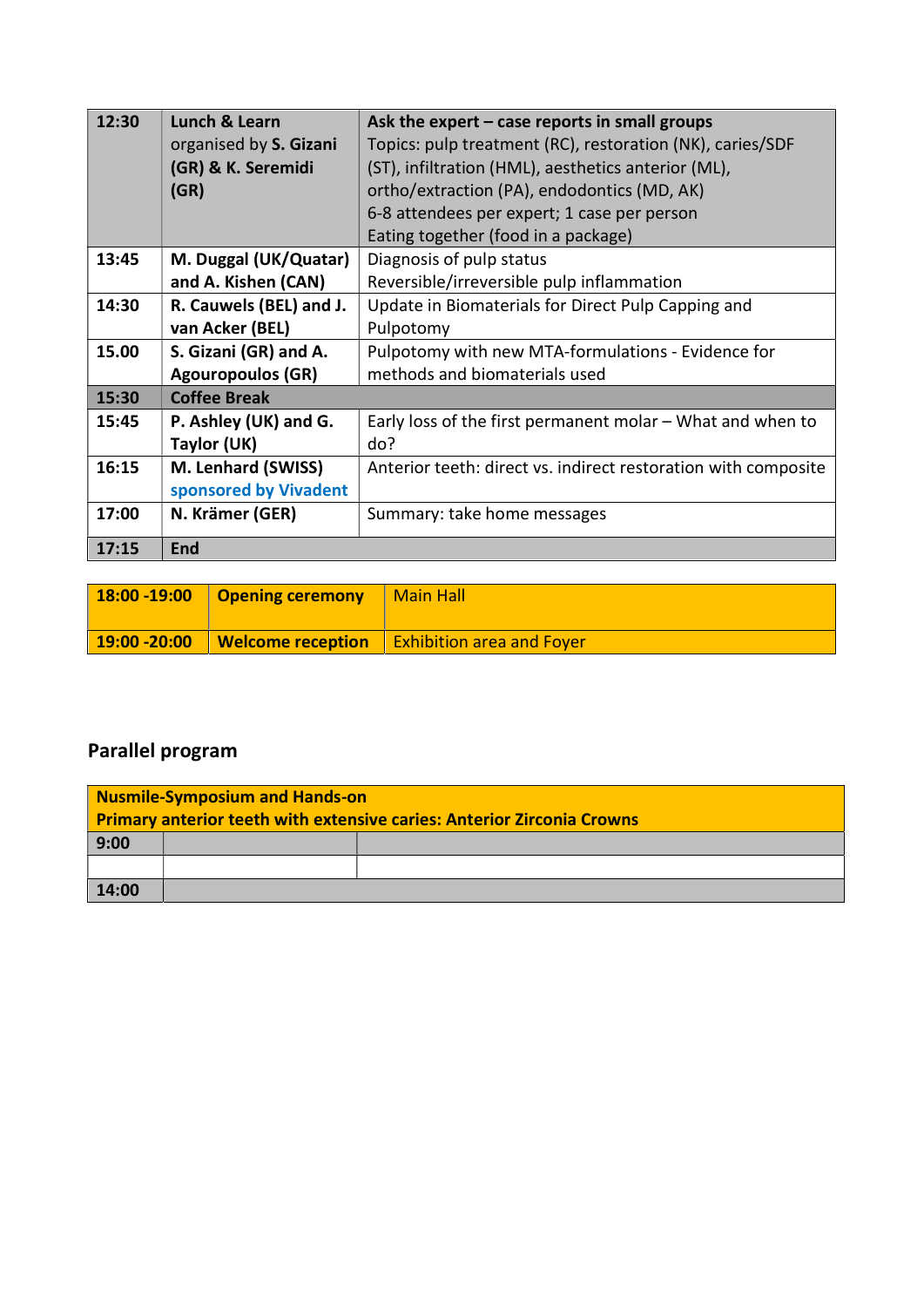# Thursday (June 16, 2022)

### Main program

|                                                             | <b>EAPD Main Symposium 1:</b>                   |                                                                | $09:00 - 11:00$ |  |
|-------------------------------------------------------------|-------------------------------------------------|----------------------------------------------------------------|-----------------|--|
| Trauma - A new era for the management of non-vital immature |                                                 |                                                                |                 |  |
| permanent incisors?                                         |                                                 |                                                                |                 |  |
|                                                             | <b>Chair: E. Berdouses (GR)</b>                 |                                                                |                 |  |
| 09:00                                                       | M. Duggal (UK/Qatar)                            | Revitalisation techniques for immature non-vital teeth: What   |                 |  |
|                                                             |                                                 | is new and what is on the horizon?                             |                 |  |
| 09:50                                                       | A. Kishen (CAN)                                 | Nanoparticles guided biologically based treatment of           |                 |  |
|                                                             |                                                 | immature permanent incisors with pulp necrosis                 |                 |  |
| 10:45                                                       | E. Berdouses (GR)                               | <b>Discussion</b>                                              |                 |  |
| 11:00                                                       | <b>Morning Break &amp; Exhibition</b>           |                                                                |                 |  |
|                                                             | <b>Industry Satellite Symposium 1:</b>          |                                                                | 11:30 - 13:00   |  |
| 11.30                                                       |                                                 |                                                                |                 |  |
| 12.10                                                       |                                                 |                                                                |                 |  |
| 12.50                                                       |                                                 |                                                                |                 |  |
| <b>Lunch Break &amp; Exhibition</b><br>13:00                |                                                 |                                                                |                 |  |
| 14:00 - 15:30<br><b>EAPD Satellite Symposium 1:</b>         |                                                 |                                                                |                 |  |
|                                                             | Oral Medicine in medically compromised children |                                                                |                 |  |
|                                                             | <b>Chair: D. Declerck (BEL)</b>                 |                                                                |                 |  |
| 14:00                                                       | D. Declerck (BEL)                               | Increased bleeding tendency: impact on oral health             |                 |  |
|                                                             |                                                 | management                                                     |                 |  |
| 14:25                                                       | R. Balmer (UK)                                  | Oral health care in children with congenital heart disease     |                 |  |
| 14:50                                                       | A. Shawan (IRL)                                 | Paediatric epilepsy: what a dentist needs to know              |                 |  |
| 15:15                                                       | D. Declerck (BEL)                               | <b>Discussion</b>                                              |                 |  |
| 15:30                                                       | Afternoon Break & Exhibition                    |                                                                |                 |  |
|                                                             | <b>EAPD Satellite Symposium 2</b>               |                                                                | $16:00 - 17:15$ |  |
|                                                             | <b>Fake Science, Publications and Journals</b>  |                                                                |                 |  |
|                                                             | Chair: L. Martens (BEL) and S. Klemp (GER)      |                                                                |                 |  |
| 16:00                                                       | T. Kersjes (NL)                                 | Role of publishers for securing reliable journals and          |                 |  |
|                                                             |                                                 | publications                                                   |                 |  |
| 16:20                                                       | N. A. Lygidakis (GR)                            | Role of editors for dealing with fake science and publications |                 |  |
| 16:40                                                       | S. Parekh (UK)                                  | How the reader/clinician can approach the problem of fake      |                 |  |
|                                                             |                                                 | scientific information?                                        |                 |  |
| 17:00                                                       | L. Martens (BEL) and                            | Discussion                                                     |                 |  |
|                                                             | S. Klemp (GER)                                  |                                                                |                 |  |
| 17.30 - 19.00                                               | <b>EAPD General Assembly</b>                    |                                                                |                 |  |

#### Parallel program

|       | $11:30 - 12:00$<br><b>Oral Presentations 1:</b><br>Dental Anomalies / Orthodontic issues |                                             |  |
|-------|------------------------------------------------------------------------------------------|---------------------------------------------|--|
|       |                                                                                          |                                             |  |
| 11.30 | L. Pedro (POR)                                                                           | Supernumerary teeth in paediatric dentistry |  |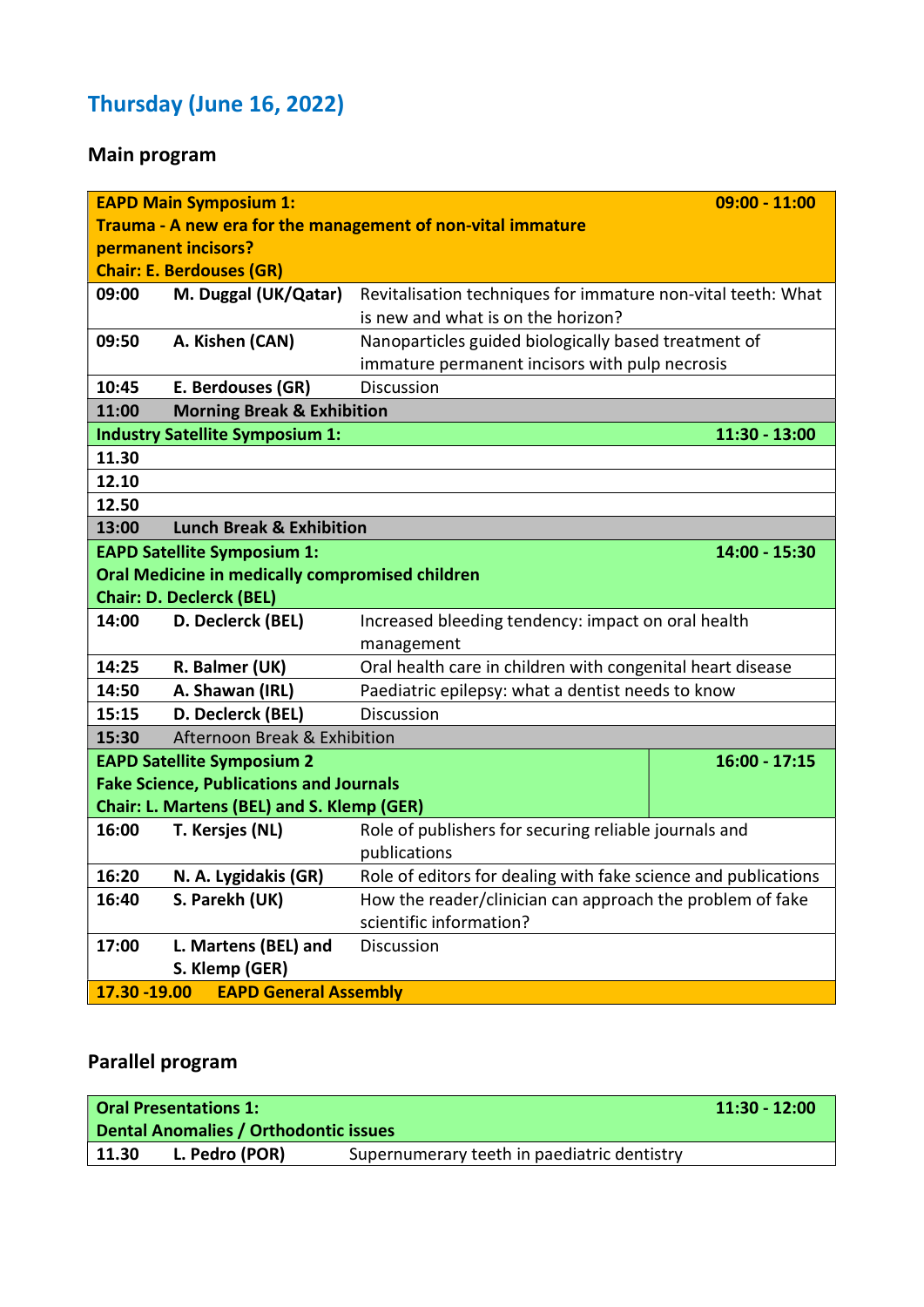# Friday (June 17, 2022)

### Main program

|       | <b>EAPD Main Symposium 2:</b>                   | $09:00 - 11:00$                                                           |                 |
|-------|-------------------------------------------------|---------------------------------------------------------------------------|-----------------|
|       | The First 1000 days                             |                                                                           |                 |
|       | <b>Chair: D. Declerck (BEL)</b>                 |                                                                           |                 |
| 09.00 | <b>B. Koletzko (GER)</b>                        | Impact of diet on early child growth and long-term health                 |                 |
| 09.35 | M. Kaan (NL)                                    | Development of the oral microbiome                                        |                 |
| 10.10 | S. Twetman (DEN)                                | Early life interventions to maintain dental health                        |                 |
| 10:45 | D. Declerck (BEL)                               | Discussion                                                                |                 |
| 11:00 | <b>Morning Break &amp; Exhibition</b>           |                                                                           |                 |
|       | <b>EAPD Satellite Symposium 3:</b>              |                                                                           | 11:30 - 13:00   |
|       | <b>Behavioural Management of children</b>       |                                                                           |                 |
|       | <b>Chair: R. Steffen (SWISS)</b>                |                                                                           |                 |
| 11:30 | P.L. Leroy (NL)                                 | Beyond the drugs: Comfort care and improving the patient                  |                 |
|       |                                                 | experience - an update                                                    |                 |
| 12:10 | J. Keller (SWISS)                               | From classic behaviour management to personalized                         |                 |
|       |                                                 | treatment setting                                                         |                 |
| 12:50 | R. Steffen (SWISS)                              | <b>Discussion</b>                                                         |                 |
| 13:00 | <b>Lunch Break &amp; Exhibition</b>             |                                                                           |                 |
|       | <b>EAPD Satellite Symposium 4:</b>              |                                                                           | 14:00 - 15:45   |
|       |                                                 | Education in paediatric dentistry: What should the dentist know regarding |                 |
|       | paediatric dentistry?                           |                                                                           |                 |
|       | Chair: R. Cauwels (BEL), N. Krämer (GER)        |                                                                           |                 |
| 14:00 | R. Cauwels (BEL)                                | Undergraduate education in Europe (questionnaire survey)                  |                 |
| 14:15 | <b>G. Tsilingaridis (SWE)</b>                   | Undergraduate education in Northern Europe                                |                 |
| 14:25 | S. Gizani (GR)                                  | Undergraduate education in Southern Europe                                |                 |
| 14:35 | C. Deery (UK)                                   | Undergraduate education in UK                                             |                 |
| 14:45 | N. Krämer (GER)                                 | Undergraduate education in Central Europe                                 |                 |
| 15:05 | D. Declerck (BEL)                               | Undergraduate education under pandemic conditions                         |                 |
| 15:15 | All                                             | Discussion: Is there a need for a European undergraduate                  |                 |
|       |                                                 | curriculum on paediatric dentistry?                                       |                 |
| 15:45 | <b>Afternoon Break &amp; Exhibition</b>         |                                                                           |                 |
|       | <b>EAPD Satellite Symposium 5:</b>              |                                                                           | $16:15 - 17:30$ |
|       | <b>New EAPD Policy Documents and Guidelines</b> |                                                                           |                 |
|       | <b>Chair: S. Parekh (UK)</b>                    |                                                                           |                 |
| 16:15 | E. Stratigaki (SWISS)                           | Caries Management 1                                                       |                 |
| 16:30 | A. Vuokko (FIN)                                 | <b>Caries Management 2</b>                                                |                 |
| 16:45 | M. Sobczak (POL)                                | Clinical effectiveness of restorative materials including new             |                 |
|       |                                                 | biomaterials for the restoration of carious primary teeth                 |                 |
| 17:00 | C. Somani (UK) and G.                           | Updated EAPD Policy Document on MIH                                       |                 |
|       | Taylor (UK)                                     |                                                                           |                 |
| 17:15 | A. Prabhleen (UK) &                             | <b>Updated EAPD Policy Document on Sedation</b>                           |                 |
|       | Anderson K. (SWE)                               |                                                                           |                 |

| 19:00 | Gala Dinner  | <b>SUD Lisboa</b> |
|-------|--------------|-------------------|
| 21:00 | <b>Party</b> | <b>SUD Lisboa</b> |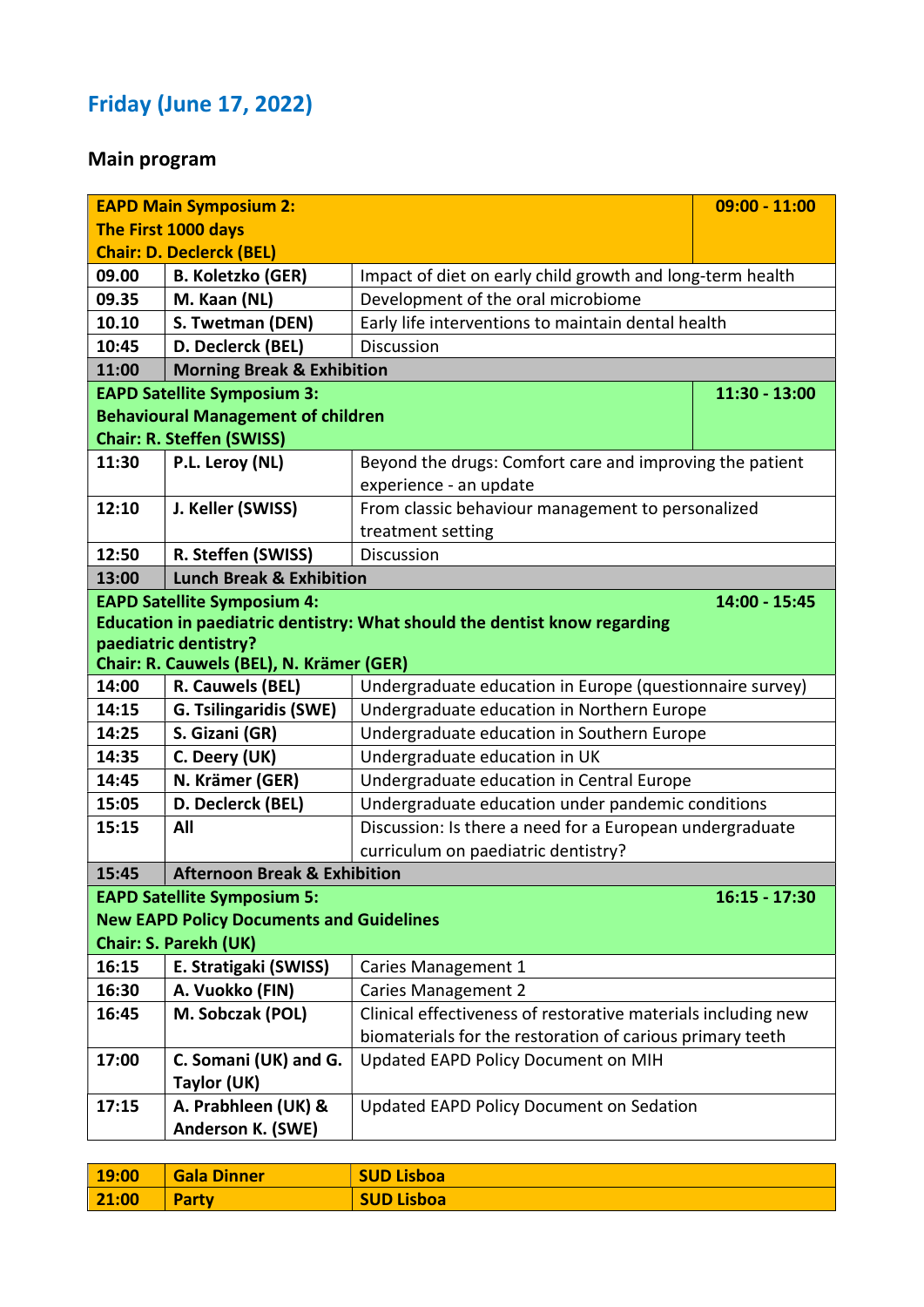| Oral presentations 3:       |              |                                                              | 14:00 - 14:30 |
|-----------------------------|--------------|--------------------------------------------------------------|---------------|
| <b>Behaviour Management</b> |              |                                                              |               |
| 14:00                       | J. Boj (ESP) | From behavior guidance for children to behavior guidance for |               |
|                             |              | parents                                                      |               |